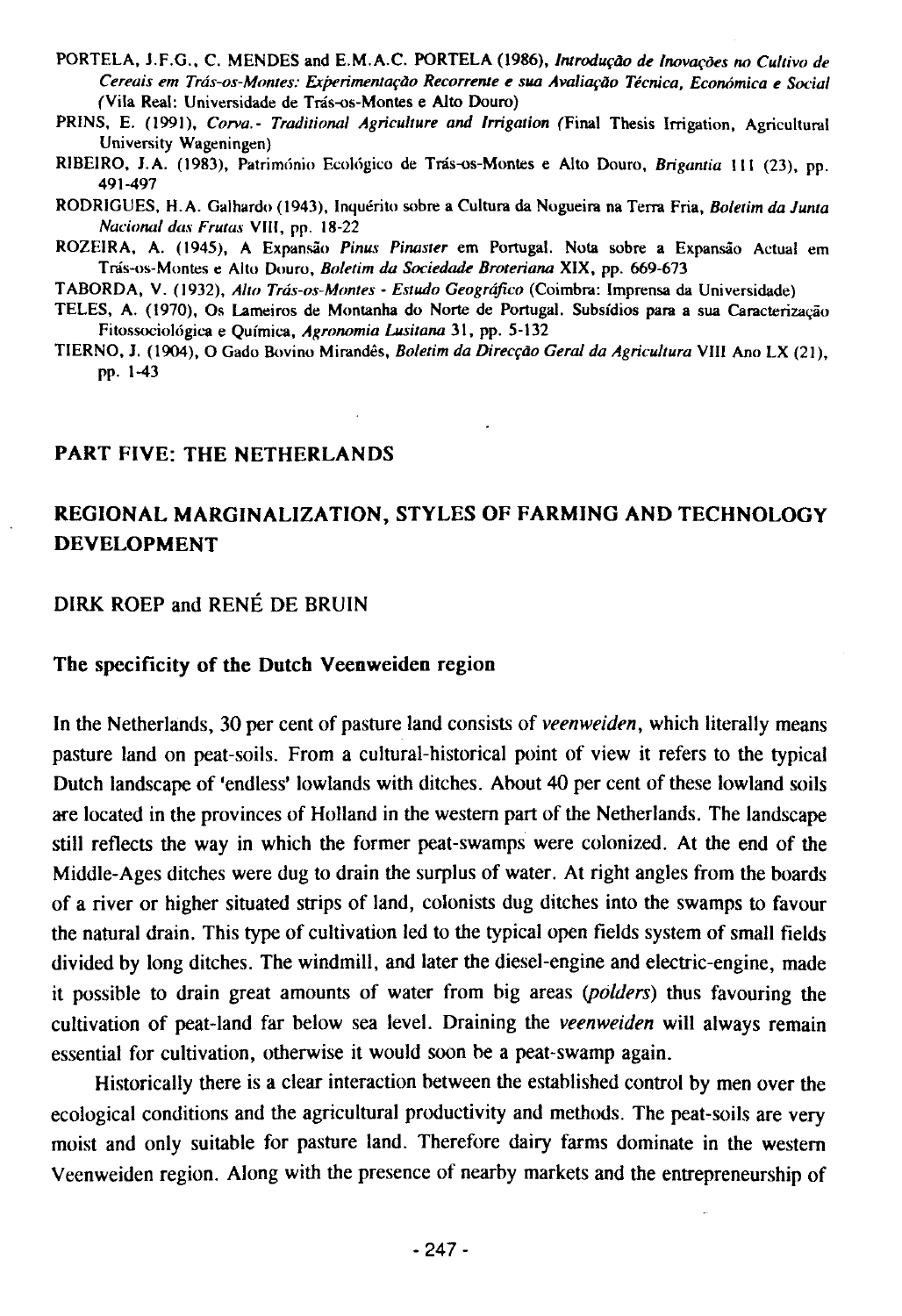the farmers the region has established a reputation for on-farm made dairy products such as cheese (i.e. Gouda and Leidse) and butter. Despite the growth of big dairy industries during this century, on-farm produced dairy products are still of significant importance. Peat-soil consists of about 40-60 per cent organic material, and when properly drained it is a fertile and productive soil. However, when drained the soil oxidizes, which results in sinking of the peat-lands (about 2-5 cm per year). This implies that the level of draining should be adapted regularly. The humid and organic nature of the soil puts also limits to the carrying-capacity of the Veenweiden. Deeper-level draining will significantly improve the carrying capacity, as has been done in large-scale projects or on a small scale by farmers themselves. Nevertheless heavy mechanization has remained very problematic in rainy periods. It is evident that the productivity of the Veenweiden highly depends on water management and draining. The control of water and the necessary adaption of the drain to agricultural needs is a basic issue in the interrelation between agriculture and ecological conditions and has provoked many disputes.

The interaction between the management of the ecological conditions and the development of farm practices, especially its variation over time and space, created the ecological conditions for the typical peat-land vegetation and wildlife. Now the Veenweiden region is appreciated for its open and scenic character: a 'green heart' within the most industrialized and urbanized part of the Netherlands.

# **Scientification: the systematic elimination of specificity and diversity.**

Until the 1960s farm practices were in general developed and optimized under a diversity of social and ecological conditions. This resulted in specific agricultural production processes, which in turn reproduced or even strengthened diversity. However, due to the scientification of farming during the last decades, the nature of the interaction between farm practices and the ecological conditions has changed significantly. Science-based technology reflects a productivistic perspective on agricultural development: a maximization of productivity under optimized production conditions. To control experimental conditions or to reconstruct them into optimal production conditions, the design and development of science-based technology was concentrated in large national research institutes and subsequently tested on experimental farms. Specificity and diversity were systematically eliminated from the process of design and development. A rational application of science-based technology presupposes the experimental production conditions at the farm-level and consequently the structuration of farm practices according to the embodied logic. Science-based technology thus became the guiding image of farm development. Through intensification (higher outputs per cow or hectare) and scale-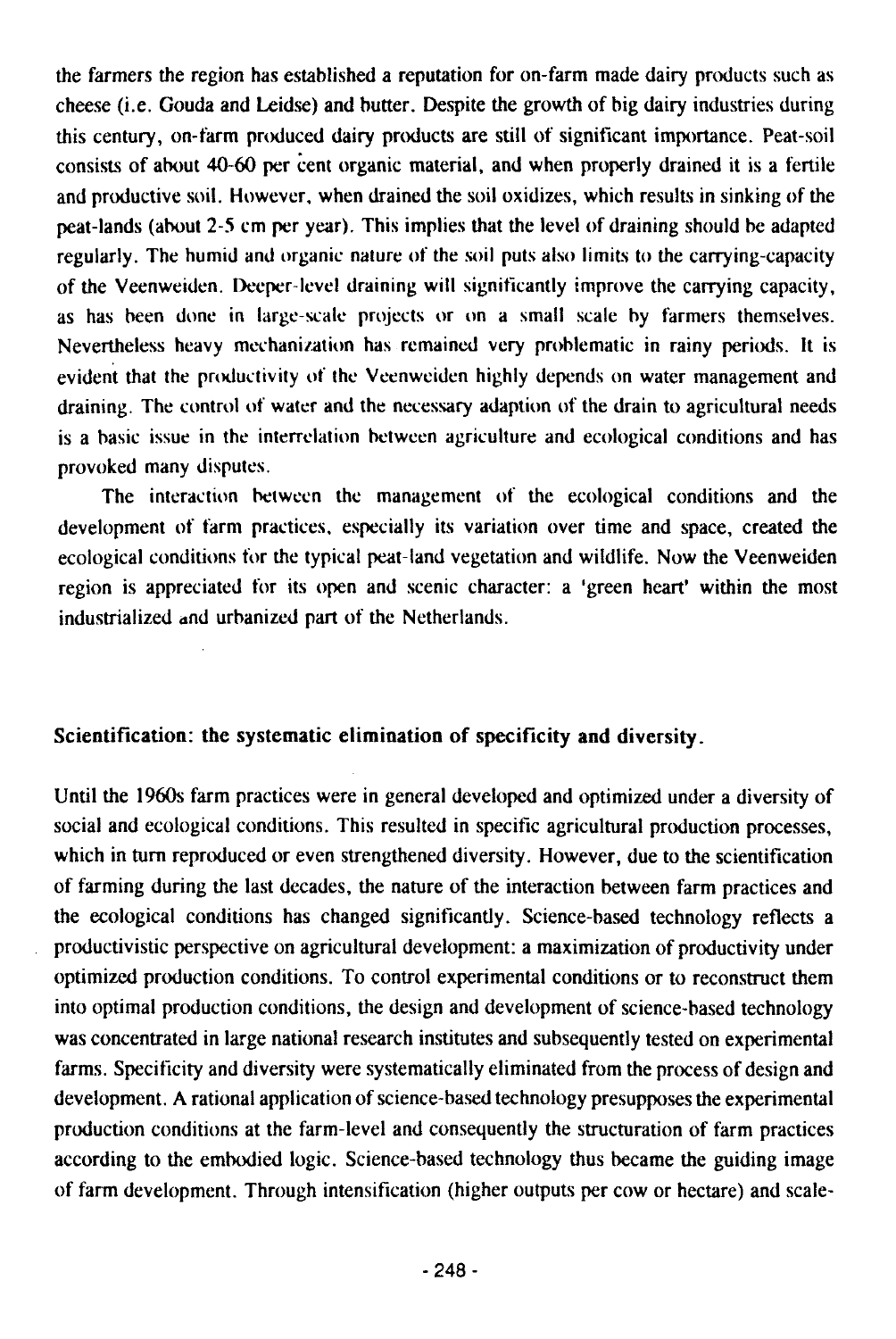

Figure 1: *The prevailing normative perspective on farm development* 

enlargement (more cows or hectares per labour unit) agricultural productivity has significantly increased during last decades.

As science-based technology became the main driving force, substantially supported by policy, the degree of application in farm practices became an important instrument to measure 'modernity'. Farmers, their farms and complete regions were classified in terms of 'advanced' or 'backward'. Assuming that the best farmers rapidly adopt 'modern' sciencebased technology and realize the highest productivity, their farms were identified as 'vanguard farms' (*Koplopers* in the Netherlands, *grand intensif* in France and *azienda di punta* in Italy). This normative model of farm development is schematically represented in Figure 1. Farmers who did not develop or developed too slowly, were given up. Regions were classified in terms of their suitability for the technological model. If ecological obstacles, such as those in the lowest parts of the Veenweiden, were considered important, regions were simply seen as inadequate for science-based technology. From this perspective regions lacking necessary dynamics would inevitably marginalize, while agricultural production could be concentrated in the 'growth poles'.

Scientification thus fundamentally changed the interaction between farm practices and ecological conditions. From the productivist point of view the application of science-based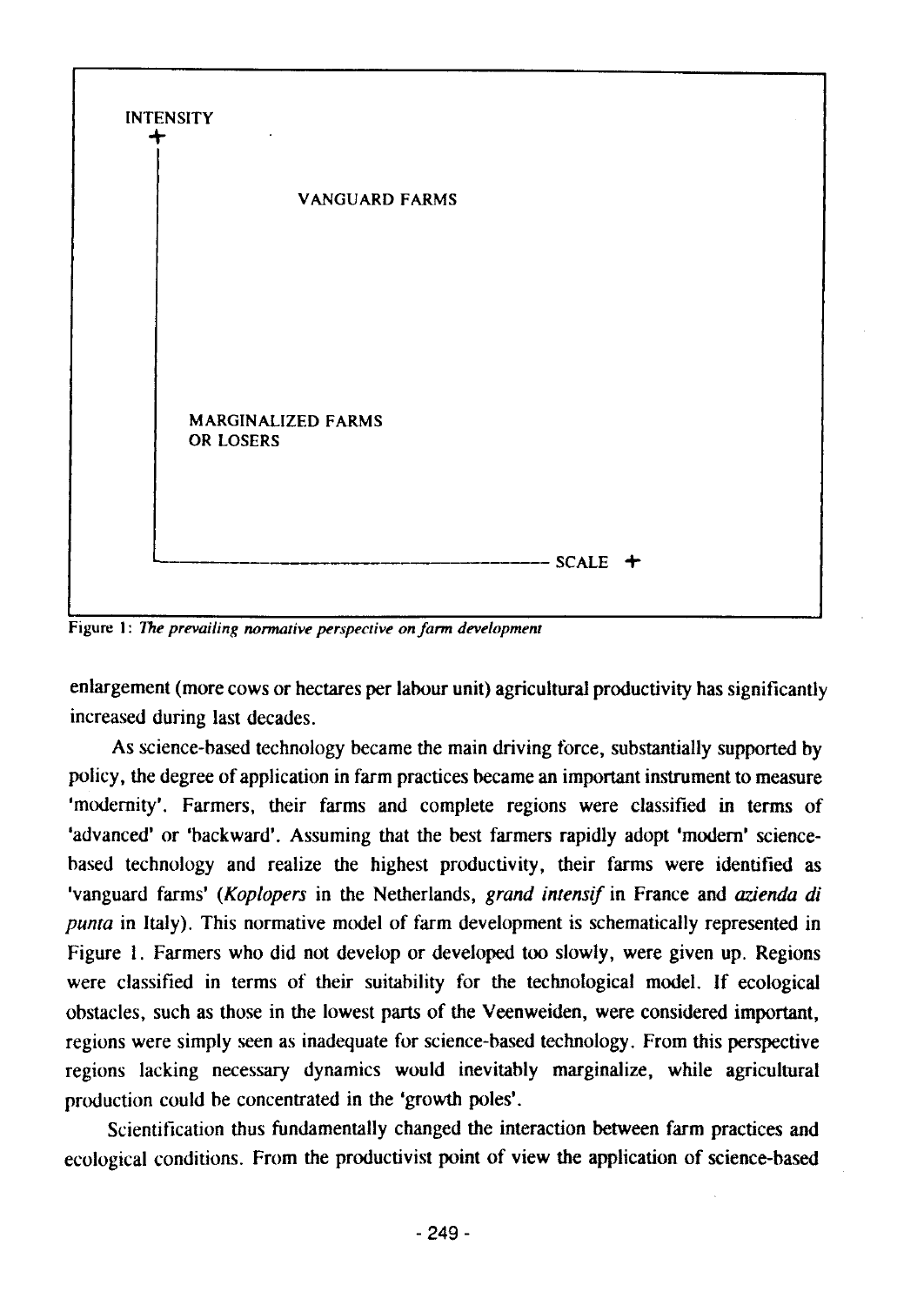technology is an undeniable success-story. But for the Veenweiden with its specific ecological conditions it has several limitations.

Firstly, regional specificity can never be completely modelled according to optimal production conditions: peat-soil will always be peat-soil. A radical lowering of the water level is, for instance, one of the critical preconditions for science-based technology. But this has caused many derived problems, such as increased oxidation and sinking land. With many other problems this called for a new research agenda. Secondly, the creation of conditions for modern technology has generated various conflicts, for instance with respect to the protection of the Veenweiden nature and landscape. Thirdly, the restructuring of farm practices was resisted by farmers with other ideas about farm development and the relation between farm practices and ecological conditions. The political project of science-based technology thus generated its own counter-powers with different perspectives and interests.

## **Styles of farming: differential patterns of social dynamics**

Despite tendencies to greater regional uniformity of farming practices according to the unilinear model of agricultural development (see figure 1), a recent study (Van der Ploeg and Roep 1990) of the Veenweiden shows that diversity of farming practices does persist here. This study identified different styles of farming: specific combinations of farming practices and strategic and meaningful aspects of farm labour. A style of farming is connected with a specific idea and model of farm development.

Styles of farming can be identified and analyzed by using extended interviews with farmers, focussing on technical and economic aspects of the production process. The strategic and meaningful aspects of farm labour, the variety of farming practices, strategic elements of management, and norm and values, are conceived from the perspective of the farmers themselves. This methodology reveals the relevant diversity as perceived by the farmers and their classification of these differences. It generates a 'social map' which positions and characterizes each style of farming.

Studying styles of farming has brought us to the conclusion that diversity is consciously reproduced by farmers. Each style of farming reflects a specific normative perspective on farm development (how 'good' farming practices are socially defined), and can be regarded as a structuring principle for farming practices. Farming styles differ from each other in the breeds of cattle they use, the management of pasture-land, the use of off-farm capital, the use of family labour, dependence on bio-chemical inputs, etc. Styles of farming comprise different ways in which internal and external relations are structured and how these are interconnected and co-ordinated in a specific model for farm development. We will give a brief description of the styles of fanning identified in the Veenweiden region, portraying six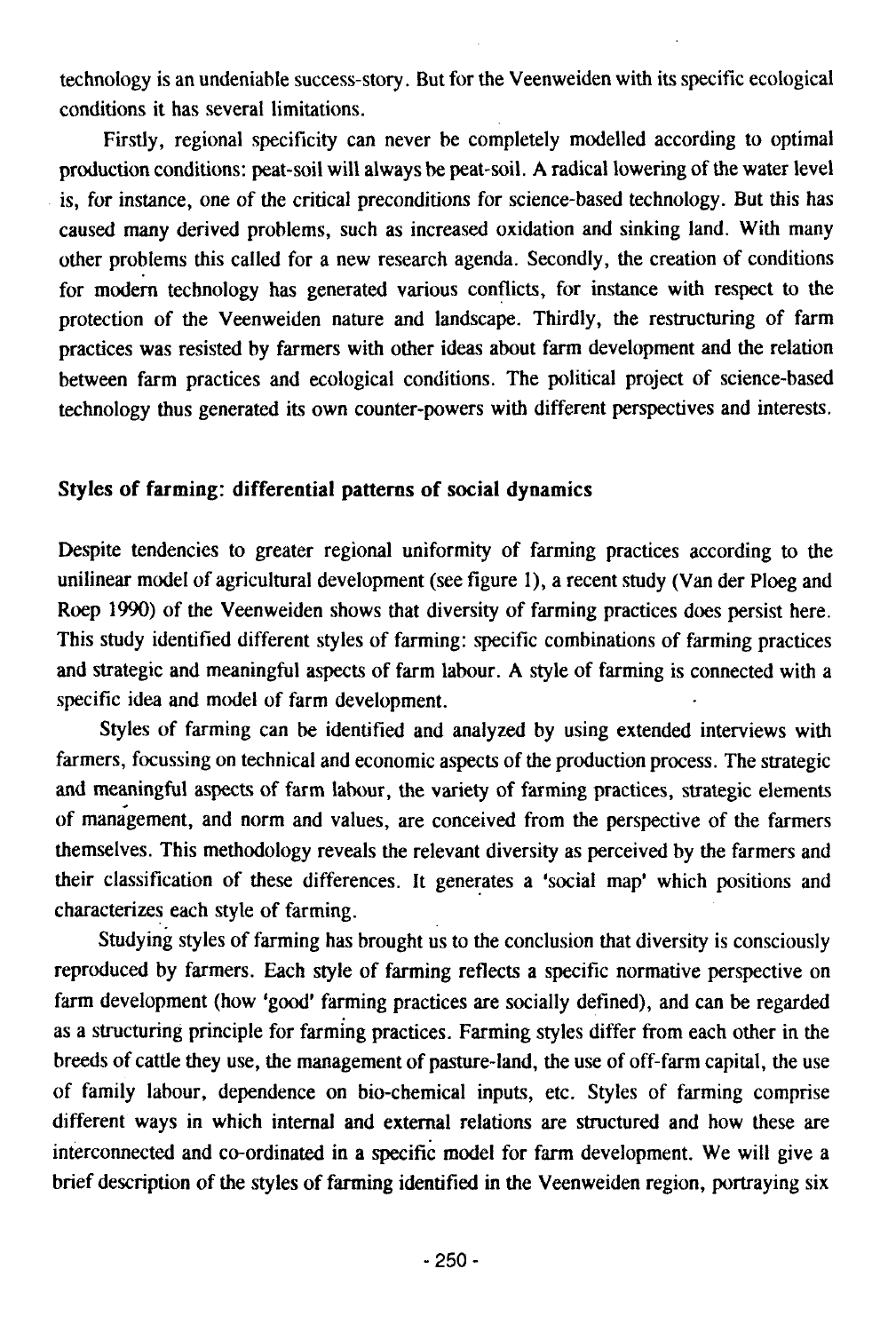

Figure 2: *A social map of the styles of farming in the Veenweiden-region* 

farmers. In each portrait the key-issues of farm management or development are stressed. These portraits were used in a survey among 100 farmers, asking them to classify themselves.

# *Multiple-goalers*

"I like a double-purpose cow. The milkyield per cow is important, hut so are the revenues from the sales of cows and calves. I focus breeding and selection on cows with a high residual value. Thanks to the moderate production 1 can milk more cows and thus sell more calves, so the revenues from the sales of cows and calves are an important source of income."

# *Freewheelen*

"I'm an elderly person without a successor. I manage to keep costs low and can still make a living on the farm. In the long term my farm will not be up to date, and I will sell it.".

# *Cowmen*

"I love working with cows, feeding and caring. It is my hobby to attain high milkyields. Therefore I pay special attention to breeding and selection, as well as to forage production. The balance between feeding and milkyield is essential to reach high yields.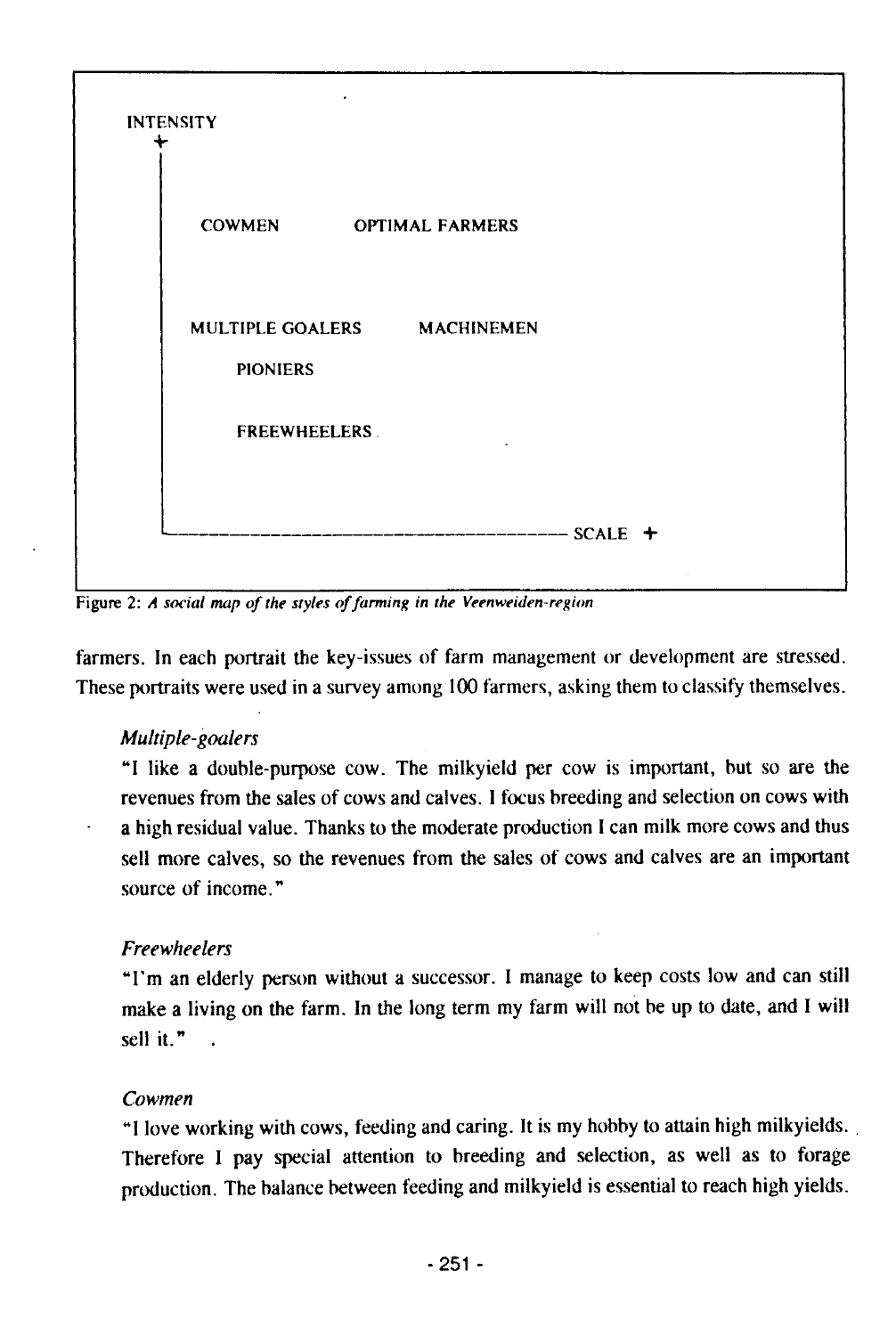The coordination of all these tasks puts a limit to the number of cows one can properly manage."

# *Pioneers*

"1 have a relatively small farm in a disadvantaged area. For me this is no reason to leave farming, because farms like mine may have opportunities to survive in the future. Exactly because of our backward position, we are more prepared to explore new possibilities and anticipate markets, for instance integrating the conservation of nature in farm management or organic farming methods. I regard myself as a pioneer."

# *Machinemen*

"1 prefer working with machines; in the fields and maintaining then. I organize work in the cowshed and in the fields as efficiently as possible. Maximal production with a minimum of labour, that is the economic base of my farm. I don't reach high milkyields per cow, but that is not a problem. 1 can earn the same revenues through the larger number of cattle."

# *Optimal farmers*

"In my opinion a good farmer is always increasing production, more cows and higher yields per cow. This requires optimal equipment of and special attention to the newest technology. One must not be afraid to make large investments. It gives high costs now, but one has to be prepared for the future."

Each style represents a specific model of farm development, in which different positions *visà-vis* the market and available technology are chosen. This is illustrated in figure 3. Farmers use different market possibilities and technology and sometimes even create new opportunities, (in the case of the 'pioneers'). A specific structuration of farming practices also includes a specific interaction with the ecological context. Ecological conditions are 'read' with the farmer's eyes and this determines what they see as minimal or ideal conditions for 'proper' farm development.

'Optimal farmers' produce primarily for the European bulk-markets and try to minimize production costs by maximizing the output per ha or cow in combination with scaleenlargement. The ecological conditions of the Veenweiden are seen as a limitation to this strategy. In the past 'optimal farmers' (more than other styles) have made interventions to change the ecological conditions. To achieve their project they try to adapt the ecological conditions to their own needs. Supported by state subsidies and using science-based technology, they created optimal conditions for intensification: high bio-chemical inputs, the introduction of high productive grasses, and mechanization of land management. Little space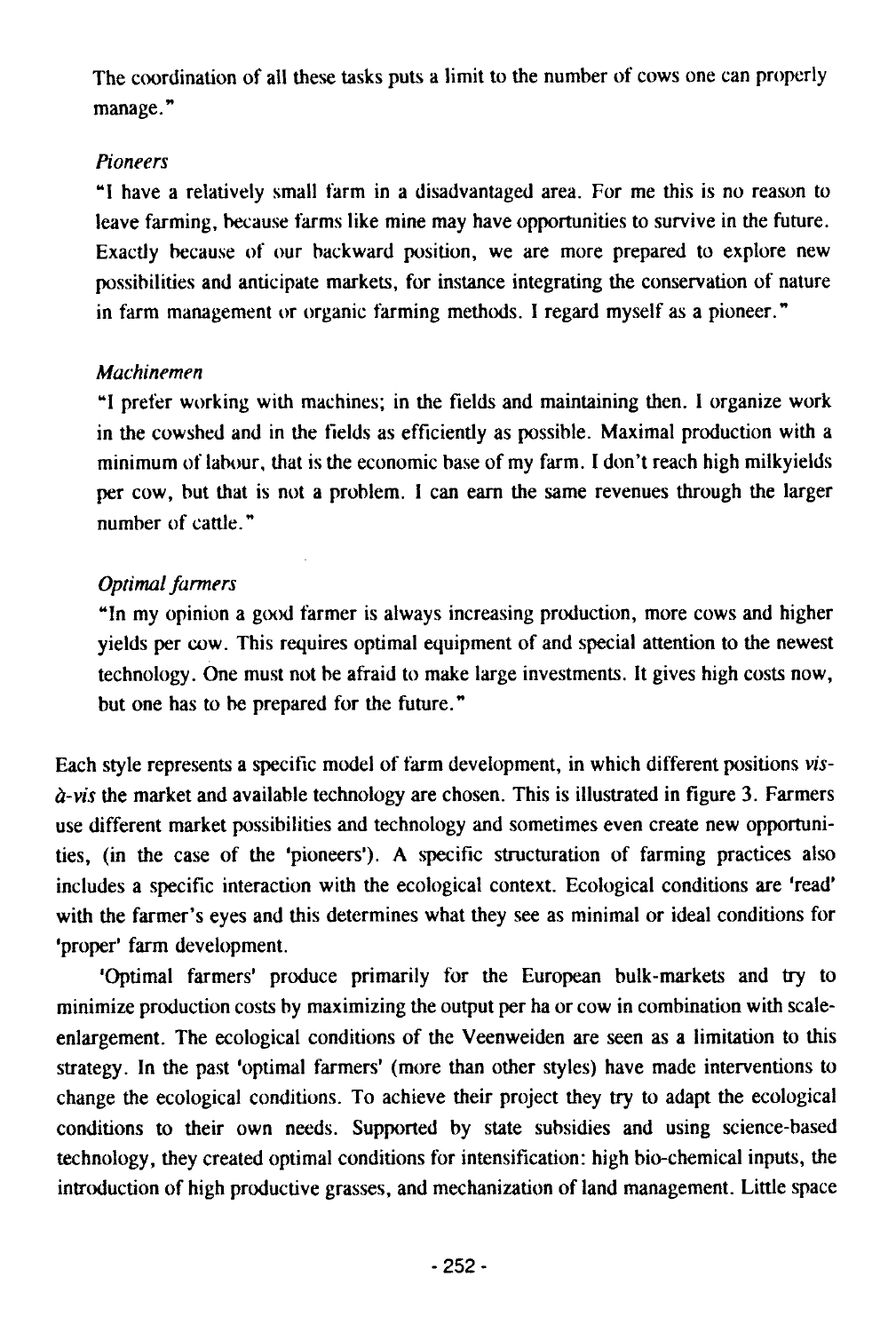

Figure 3: *Styles of farming as differential strategies toward markets and technology* 

was left for safeguarding natural and landscape qualities. Intensification and mechanization have reduced ecological variation, and the typical 'veenweiden-vegetation' is rapidly vanishing.

'Pioneers' have a different opinion on 'good' farming practices. On their farm the interaction with ecological conditions is structured from a different perspective. By using the particularities of the Veenweiden, the 'pioneers' try to change a situation of relative backwardness into an advantage. Farm management is directed to the production of highquality products for regional markets. An example of such a product is farm-made cheese with a high-quality grade, which is sold either directly or at regional markets. The production of this cheese needs high-quality milk. Consequently all elements of farm management have to be structured to produce this specific milk: the productivity of cows, the use of concentrates, the production and quality of forage, the type of grasses that are used etc. 'Pioneers' more then 'optimal farmers' are interested in quality, whilst 'optimal farmers' deliver their milk to the dairy industry for the production of cheese for anonymous markets, 'Pioneers' use the specific ecological conditions of the Veenweiden to make themselves known to groups of interested consumers. They regard the character of the Veenweiden as an economic opportunity and develop it into a regional product. They need no radical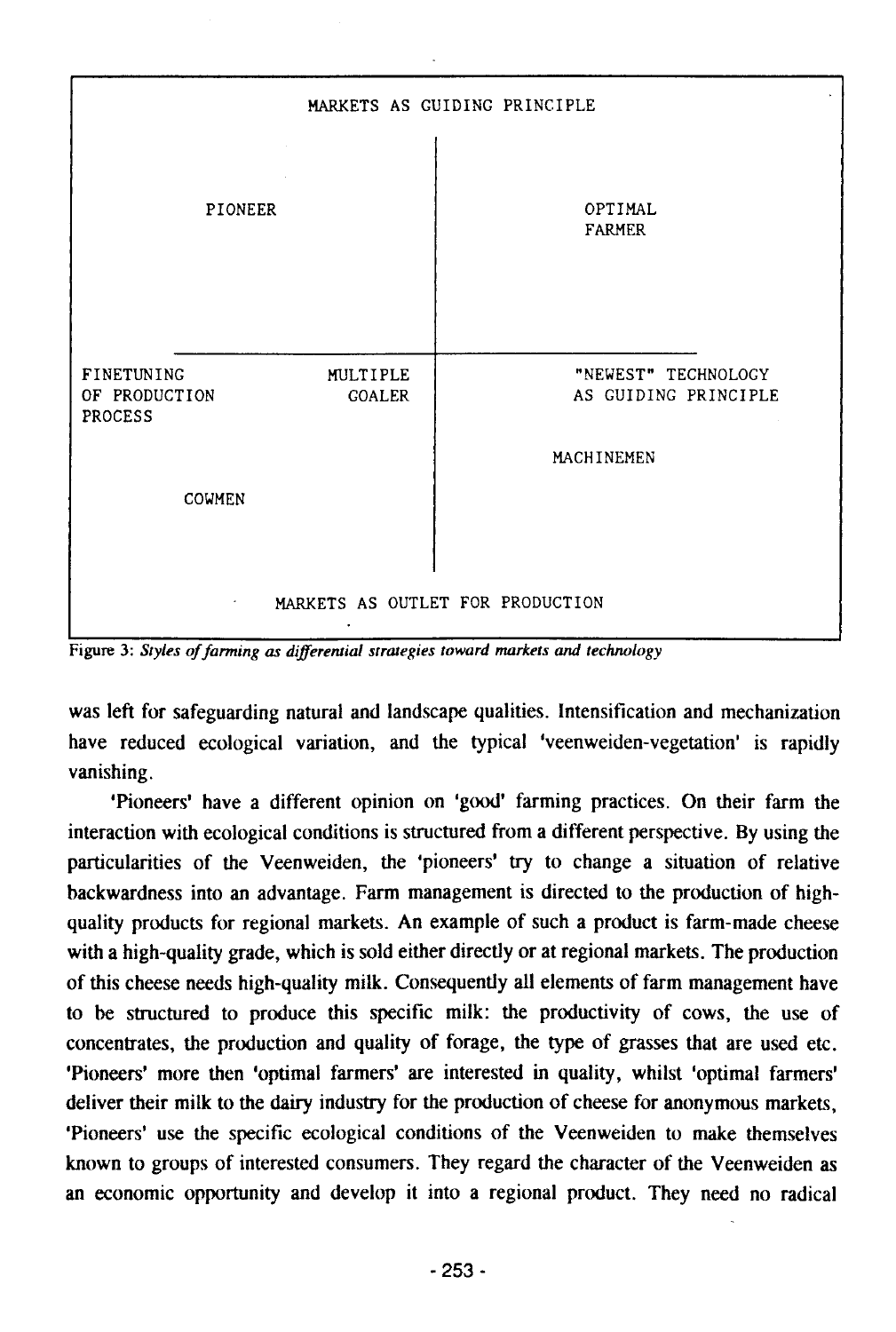interventions in ecological conditions although there is need for improvements. They try to find an equilibrium between farming practices and ecological conditions instead of intervening in the ecological system itself.

This implies the development of adapted farming practices, based on adequate technology developed for the 'pioneers'. However until now science-based technology is unable to provide such technology. Pioneers must selectively use its adequate parts and depend furthermore on their own skills. They also created a network among farmers to exchange knowledge and to develop adequate technology. The degree to which the creation of such a social basis is successful determines the potential dynamics of this style of farming. A strong social basis may serve to challenge main-stream policy and science-based technology and become a starting point for sustainable agriculture.

What has been said about the 'pioneers' is true for other styles as well. Each has its own dynamics and social basis and should at least be taken into account by technology development and policy. They may be the *social carriers* (cf. Edqvist and Edqvist 1979) providing valuable answers to a growing number of problems in agricultural production and rural areas. They embody the potential to reverse the process of regional marginalization.

## **Bringing specificity and diversity back into the development of adequate technology.**

In the Veenweiden the application of science-based technology generated many new problems such as the degradation of nature and landscape. Water-management and bio-chemical inputs created severe environmental problems. Increased cattle-density and the consequent surplus of dung has become one of the main environmental problems in the Netherlands. Since cattle breeding is largely dependent on land, the emission of ammonia during dung-distribution is the most serious environmental problem and the main cause of 'acid' rain. The Dutch government therefor legally banned the spread of dung in the open air. The injection of dung into the soil is, however, an expensive system, which requires a large working capacity. The use of heavy machines poses also a practical problem on the soft peat-soils. There are several initiatives from fanners as well as from the national institutes for technology development to develop more adequate spreading systems. But until now, systems other than injection are not allowed by law.

Thus, policy measures and technological solutions are still orientated towards 'vanguard farms', or in the Veenweiden the 'optimal farmers'. Innovations are still based on optimizing production conditions, and standard technology is seen as adaptable on peat-soil by improving tires. The basic concept of technology does not change, however, and consequently the variable character of the environmental problems associated with less intensified and less polluting styles is denied. In fact, the potential of these styles is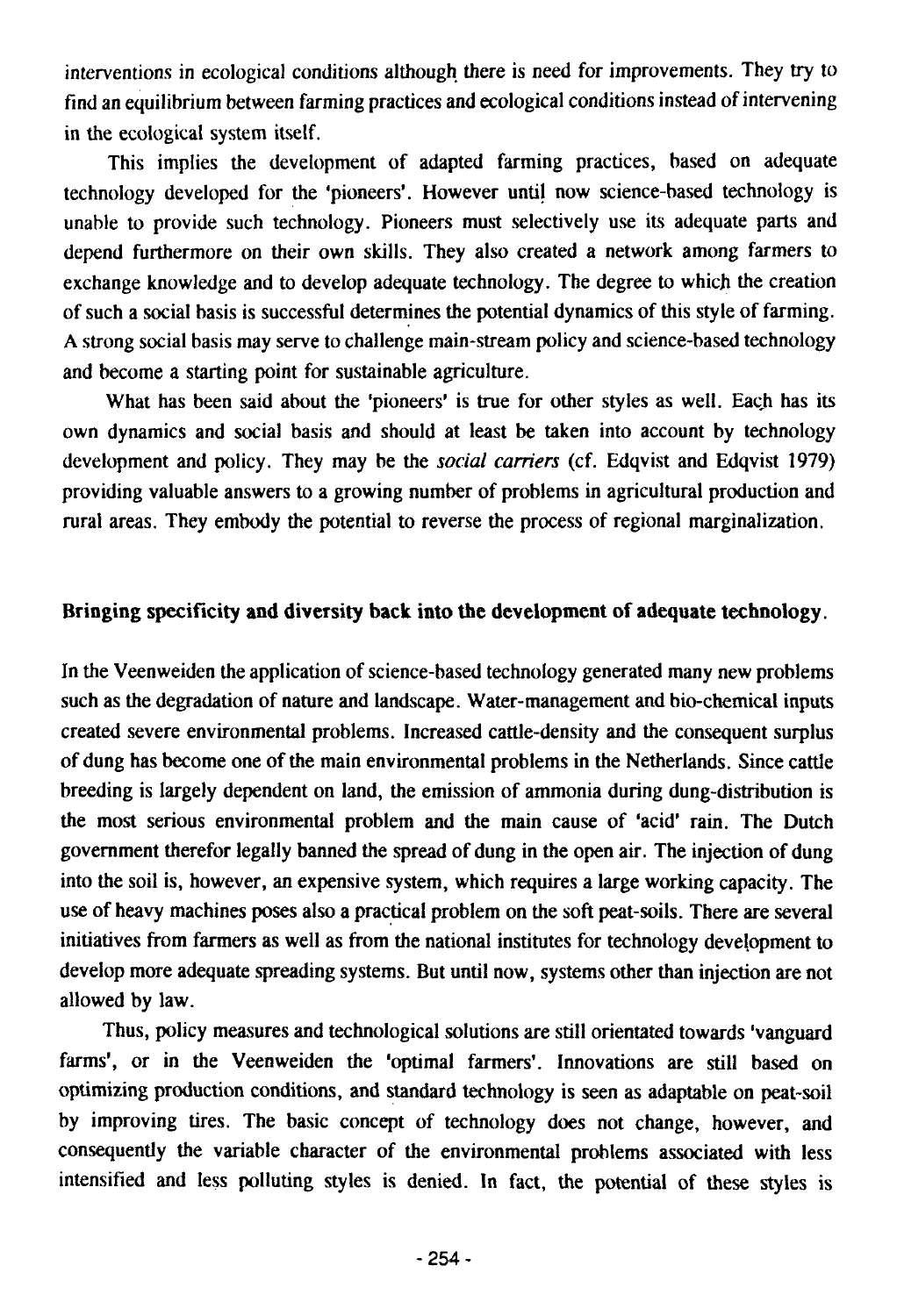systematically kept out from the political agenda. Large parts of the Veenweiden region cannot he optimized in a standardized way - or only with excessive expense - and are consequently given up as inappropriate for agriculture. Other parts are claimed for nature conservation and landscape protection, or for the expanding industry and urban growth in the West.

However, in the public debate on regional marginalization, a certain shift in arguments may be discerned. A growing number of people are beginning to see the problem as part of the dominant model of farm development. The model of the 'vanguard farm' simply clashes with the specificity of the Veenweiden. This discrepancy between the reality of a region and the theory of optimal production conditions designates the Veenweiden ecology as inadequate and as an obstacle to proper farm development. When asked for opinions about the ideal production circumstances, 'optimal farmers' often refer to the recently reclaimed Dutch polders. A growing number even want to migrate to these new polders to unchain themselves from the burden of the Veenweiden.

Besides regional problems related to the specific character of the Veenweiden, problems at a national and international scale, such as overproduction and uneven development put social-political pressure on a change in agricultural policy. These changes should result in *sustainable* farming practices. A regional redistribution of production and income cannot be left aside in this reorientation. Adapting agriculture to ecological conditions ultimately comes down to the design and development of more adequate technology.

#### **The concept of adequate technology**

As argued above, the scientification of farming practices since the 1960s involved a change in technology development according to the principles of 'modern' science. It uprooted the relationship between the farmer and science: specific local knowledge became submitted to scientific knowledge; farmers' guided experiments were replaced by standardized design methods. Since scientific knowledge was supposed to be superior to local knowledge, farming practices had to be rationalized through the application of science-based technology, this implied a new and rigid division of labour: the scientist designed and the farmer implemented. But it is more than a mere transfer of technology and knowledge, it is at the same time a transfer of the ideas and normative values intrinsic to the scientifically 'objectified' perspective on agricultural development. Hence agricultural extension and education were the essential links between the two.

As already stated before, specificity and diversity were systematically eliminated from the design of science-based technology. Science-based technology was consciously disconnected from the farmers' 'subjective' point of view, opinions, cultural values and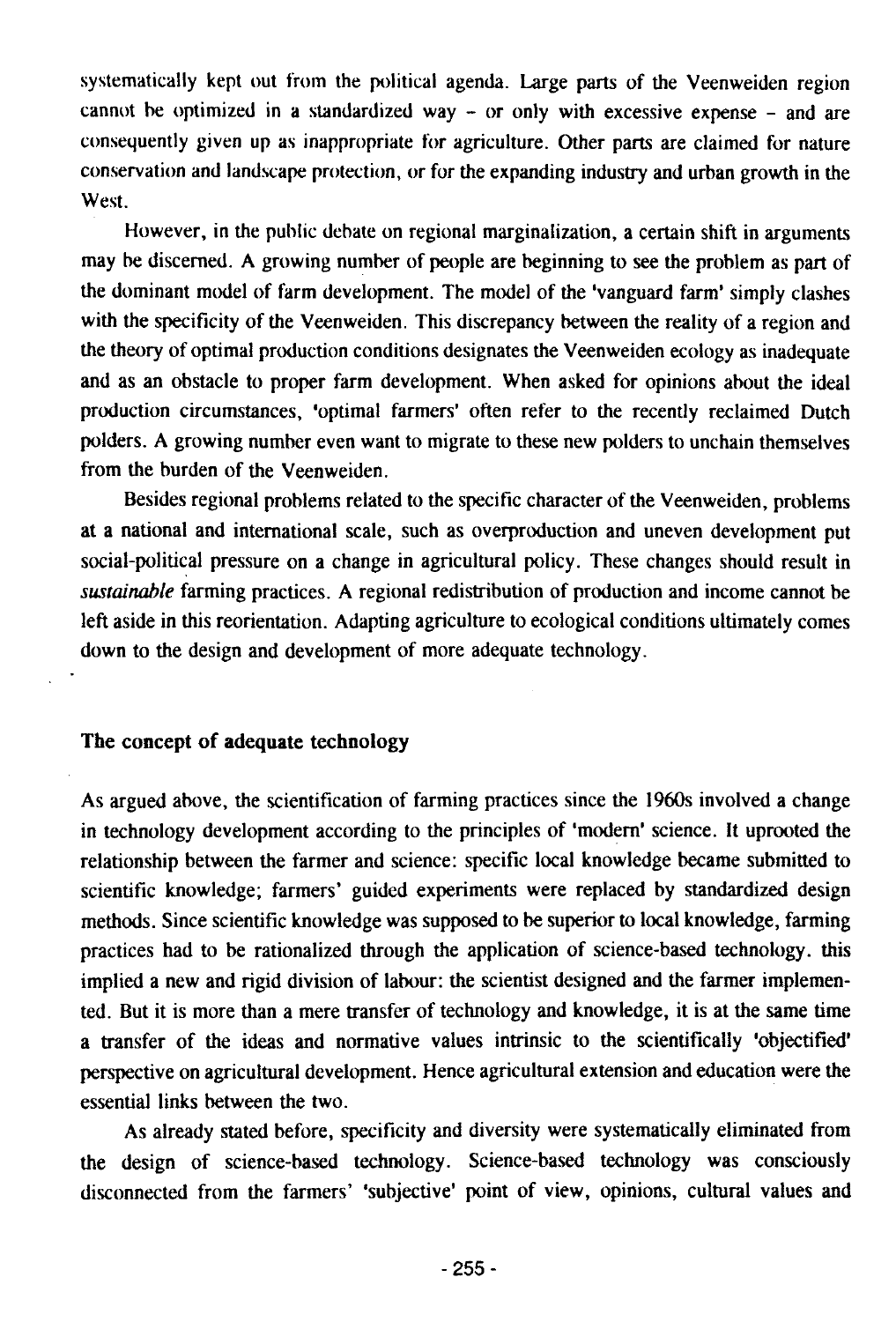interests. As science-based technology was closely connected to a specific perspective and became itself the main dynamic social force, diversity in farming practices was regarded as a survival from the past: a temporal phenomenon, which would disappear with the completion of rationalization.



Figure 4: *The design and application of technology* 

The process of design and application of science-based technology is schematically summarized in Figure 4. It illustrates how design and application are connected to each other. On the horizontal axis, various sets of ecological conditions are symbolized. Set '1' is the experimental or optimal production condition in design; from '11' onwards, the ecological conditions become less optimal or more specific. Along the vertical axis one can imagine differential models of farm development. At 'A' one can imagine a normative productivist model, aimed at maximizing production. From 'B' onwards, one might think of other models. The figure shows that the 'vanguard farm' is scientifically constructed as the interaction between set 'I' and 'A'. 'Optimal farmers' try to implement this model on their farm and have to reconstruct the inherent logic and experimental conditions. All styles of farming can be positioned in this figure as the interaction between a specific set of ecological conditions and a specific pattern of farming practices. 'Pioneers' for instance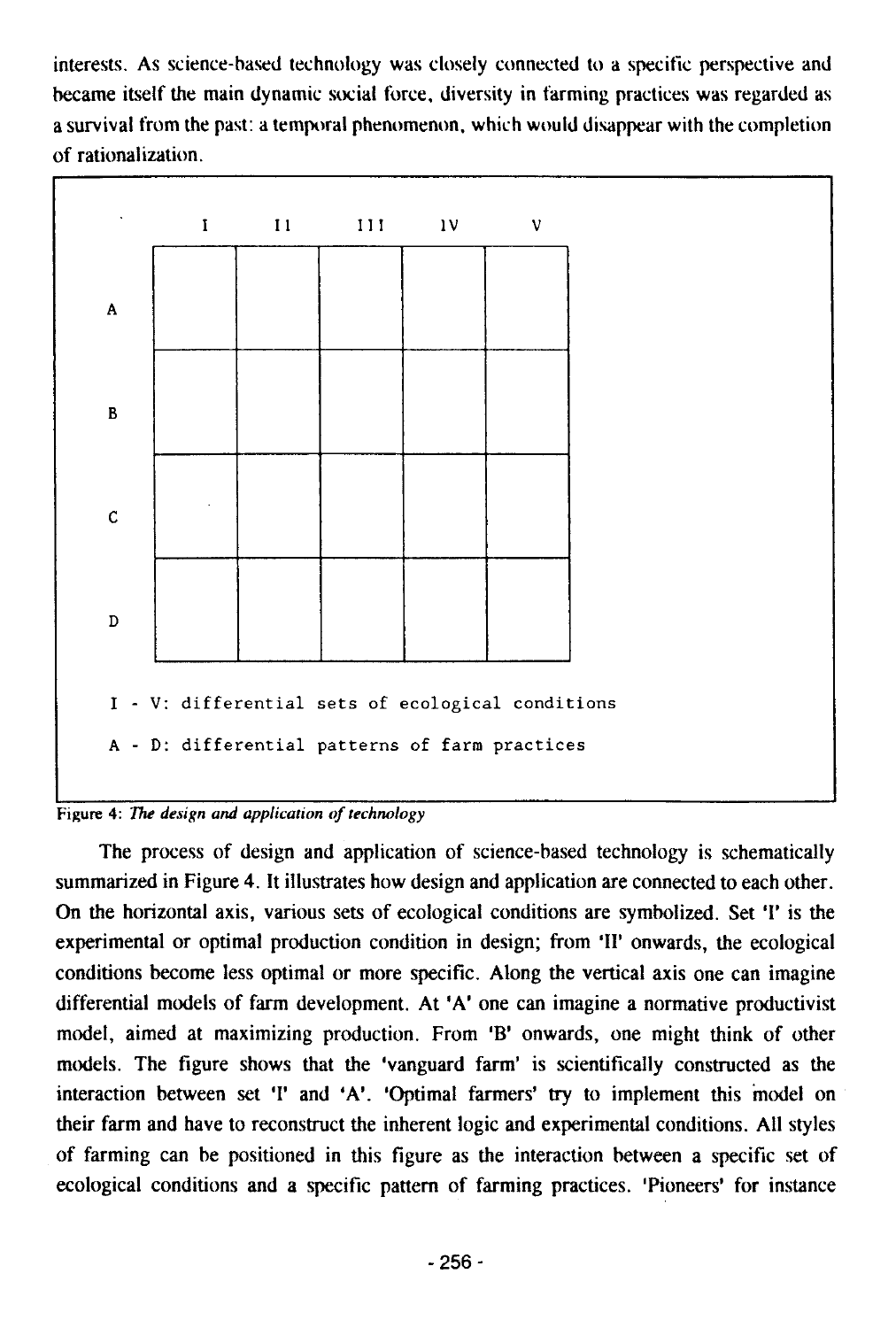might be located at the intersection of set 'III' and 'C', and so on. The concept of adequate technology acquires a specific meaning within this analytical scheme. The adequacy of available technology is related to the position in the scheme or, in other words: *what is regarded to be adequate depends on the style of farming.* The design of adequate technology should take into account the specific conditions and the specific structuring of farming practices in which it will be applied. As argued above, science-based technology has been exclusivity orientated to the construction of 'vanguard farms'. The recent debate on sustainable agriculture has questioned this exclusively. To a certain extent specificity is brought back into the development of technology at national institutes, although mainly as a concession to optimal conditions. Technology is modified to be applied in less optimal conditions too. In figure 4 this can be illustrated as a gradual shift from 'I' to 'II'. In this sense the design of sustainable farming practices will be a scientific construction too, disconnected from the differential patterns of social dynamics. Adequate technology requires bringing specificity and diversity back into the design. This requires a reorganization of technology development, new perspectives on the relation between farmer and scientist, between scientific knowledge and farmers knowledge, and so on.

Referring to the conclusion that the differential styles of fanning in the Veenweiden can be viewed as a number of potential answers to specific problems, the notion of adequate technology is in fact a plea for the differentiation of technology development. The 'pioneers' in the Veenweiden, may serve as *social carriers* for the design of more adequate technology for the revitalization of regional production and to counter marginalization. To be successful, the support of people other than farmers is needed. Actually this is what a group of farmers in the Veenweiden region is doing. They started with the idea to produce a region-specific farm-produced cheese. By mobilizing various actors, from policy-makers to scientist and their own organizations, they were able to get their project on the agenda of regional politics and research institutes. This group has opened up new perspectives for a marginalizing region and tries to design a regional specific style of farming. This means the creation of new market opportunities and the development of adequate technology.

# **Conclusions**

With social-political movements against the productivistic model becoming more powerful and the problem more urgent, the call for a new relation between farming and ecological conditions becomes stronger. Sustainable fanning practices require bringing specificity back into the design and development of technology. As the study on styles of farming in the Veenweiden has shown, this new concept already exists in practice, as a reaction to the threat of marginalization. The doom of rural poverty and the exodus from rural areas made people